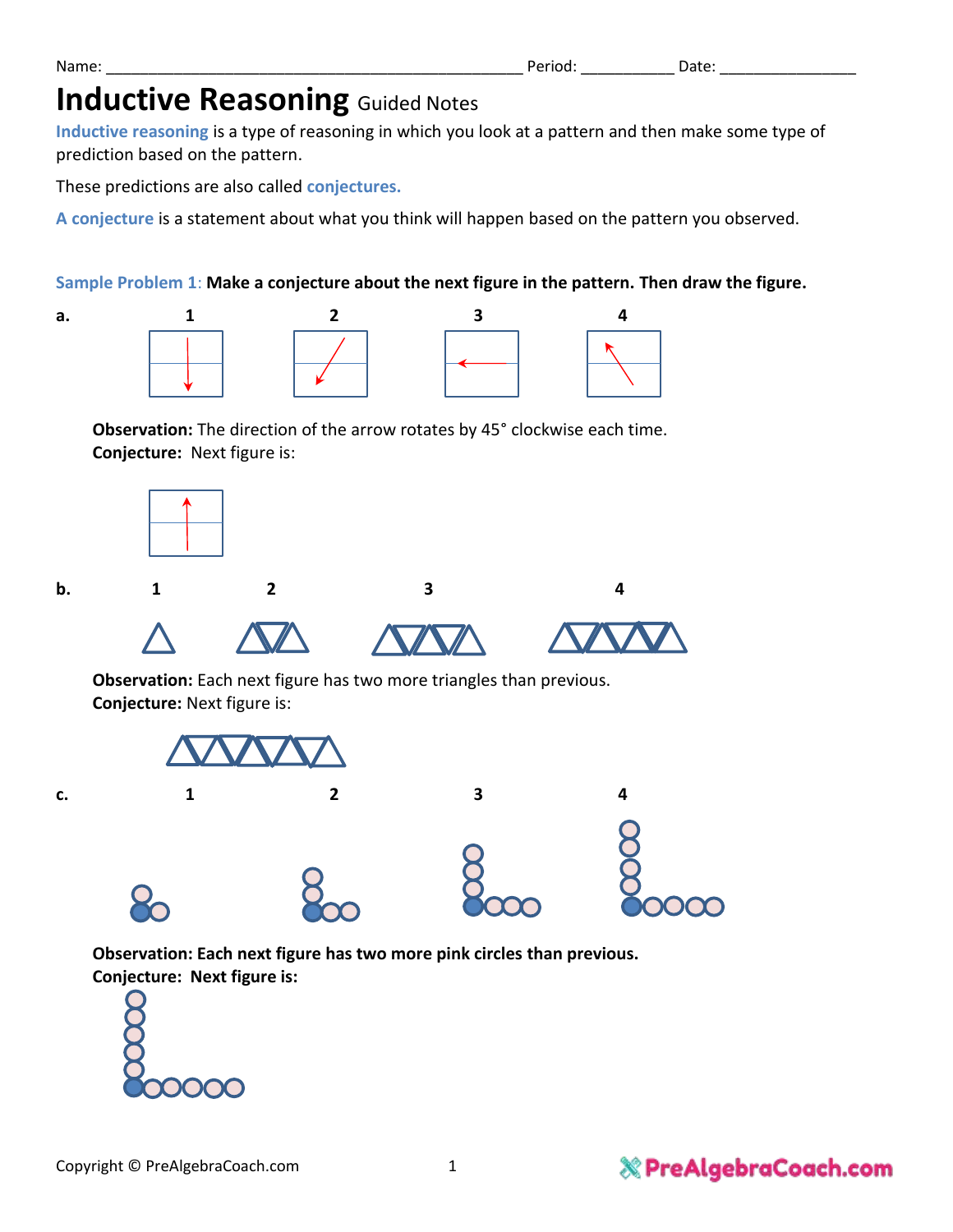# **Inductive Reasoning Guided Notes**

**Sample Problem 2**: **Write a rule for each number pattern, and find the next number.**

**a.** 3.7.11.15.19 ... ... ... ... ...

Start with 3, each number is obtained by adding 4 to the previous number.  $3 + 4 = 7$  $7 + 4 = 11$  $11 + 4 = 15$  $15 + 4 = 19$  $19 + 4 = 23$ The next number is  $23$ 

**b.**  $1, 2, 4, 8, 16$  ... ... ... ... ...

Each number is two times the previous number.

 $1 * 2 = 2$  $2 * 2 = 4$  $4 * 2 = 8$  $8 * 2 = 16$  $16 * 2 = 32$ The next number is 32

c. 10.5.2.5...1.25

Each number is  $\frac{1}{2}$  of the previous number. ∗  $\mathbf{1}$  $\mathbf{z}$  $= 5$  ∗  $\mathbf{1}$  $\mathbf{z}$  $= 2.5$  $2.5*$  $\mathbf{1}$  $\mathbf{z}$  $= 1.25$  $1.25*$  $\mathbf{1}$  $\mathbf{z}$  $= 0.625$ The next number is  $0.625$ .

One way to show that a conjecture is not true is to find a counterexample.

**A counterexample** is an instance in which the conjectured pattern does not work.

Only one counterexample is needed to prove a conjecture false. A counterexample can be a drawing, a statement, or a number.

## **& PreAlgebraCoach.com**